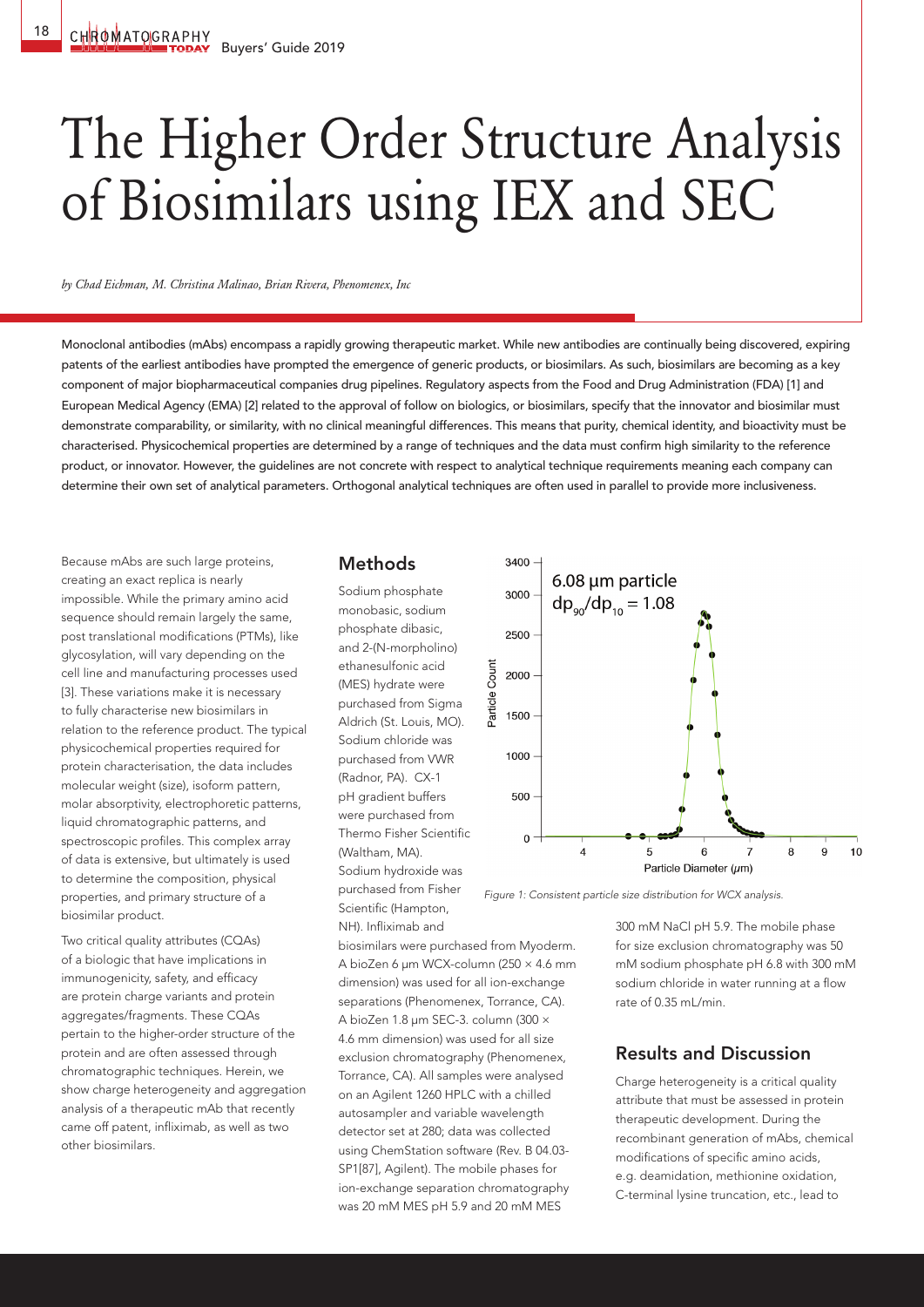protein derivatives with slightly different physicochemical properties, namely acidic and basic charge variants. A number of chemical degradation pathways, whether enzymatic or spontaneous, give rise to this heterogeneity and leads to overall variation in isoelectric points (pIs). Two analytical techniques are commonly used for the analysis of charge variants: cation-exchange chromatography (CEX) [4] and imaging capillary electrophoresis (iCE) [5]. While iCE is an excellent technique with high precision, it often lacks robustness, and more importantly does not allow for fractionation and isolation of charge variants. This latter drawback makes the CEX method more utilised in the industry.

Weak cation-exchange (WCX) is the most common chromatographic technique for charge heterogeneity determination. Depending on the stage of development, the chromatographic criteria may differ. For example, during the analytical characterisation stage it is important for precise, reliable, and robust results and therefore longer analysis times are not as critical and are not perceived as being objectionable. During manufacturing however, groups such as process analytical technology require rapid analysis and charge variant results so that production conditions can be altered in real-time. Regardless of the desired outcome, reproducibility and robustness of the method is essential. Two critical aspects of ion-exchange technologies that enable consistency of the technique is particle size distribution and controlled grafting of the stationary phase. For particle size distribution,  $dp_{90}/dp_{10}$  analysis is performed on the particle which determines the Gaussian distribution, and thus heterogeneity of the particle size [6]. The closer the  $dp_{90}/dp_{10}$  is to a value of 1.0, the more consistent the particle size. Figure 1 demonstrates a 6 µm non-porous polystyrene divinylbenzene particle the  $dp_{90}/dp_{10}$  of 1.08. This particle combined with a controlled grafting process of the polycarboxylate stationary phase provides a suitable technology for consistent charge variant analysis.

Regardless of the particle technology, one challenge often encountered with charge variant analysis is the creation of an inert column hardware surface. Proteins and their variants tend to interact with trace iron content in column hardware, therefore a bioinert polyether ether ketone (PEEK) column hardware is typically employed. This hardware surface provides excellent recovery of protein charge variants with minimal



*Figure 2: Charge variant analysis of infliximab and biosimilars under salt gradient conditions.*

column priming required. Unfortunately, as laboratories move toward more modern instrumentation, including ultra-highperformance liquid chromatography (UHPLC), to speed up their analyses, PEEK hardware and its back pressure limitations combined with increased column-to-column inner diameter variability can become a problem. A recent development in column hardware uses Medical Grade 2 titanium instead of stainless steel for all column components, including the column tube and frit, which offers similar biocompatibility to PEEK, but with the robustness and pressure capacity of stainless-steel hardware.

We initiated the charge heterogeneity analysis of infliximab and biosimilars with the 6 µm WCX bioinert titanium column was run at optimal reduced linear velocity of 1 ml/ min. Mobile Phase A was 20 mM MES pH 5.9, and Mobile Phase B was 20 mM MES pH 5.9 with 300 mM and a linear gradient was run from 5-35% B in 30 minutes (Figure 2). Under these conditions, the infliximab innovator generated 14% acidic

variants and 49% basic variants. Significant differences in charge variants were observed with biosimilars A and B. In both cases, more acidic and fewer basic variants were observed with biosimilar A providing the most acidic variants (31%) and fewest basic variants (9%).

Because mobile phase composition can significantly influence cation-exchange chromatography, we also employed a linear pH gradient to confirm the accuracy of the results. Utilising CX-1 buffers at pH 5.6 and pH 10.2 (Figure 3), running at 1 ml/min and using a linear gradient from 0-100% B we observed comparable results to the salt gradients. The innovator provided identical acidic variants, but fewer basic variants (47%), likely due to differences in C-terminal lysine variants. The biosimilars A and B were also similar to the salt gradients, thus showing that mobile phase choice has minimal influence on the charge heterogeneity results.

The measurement of high molecular weight (HMW) aggregate and low molecular weight